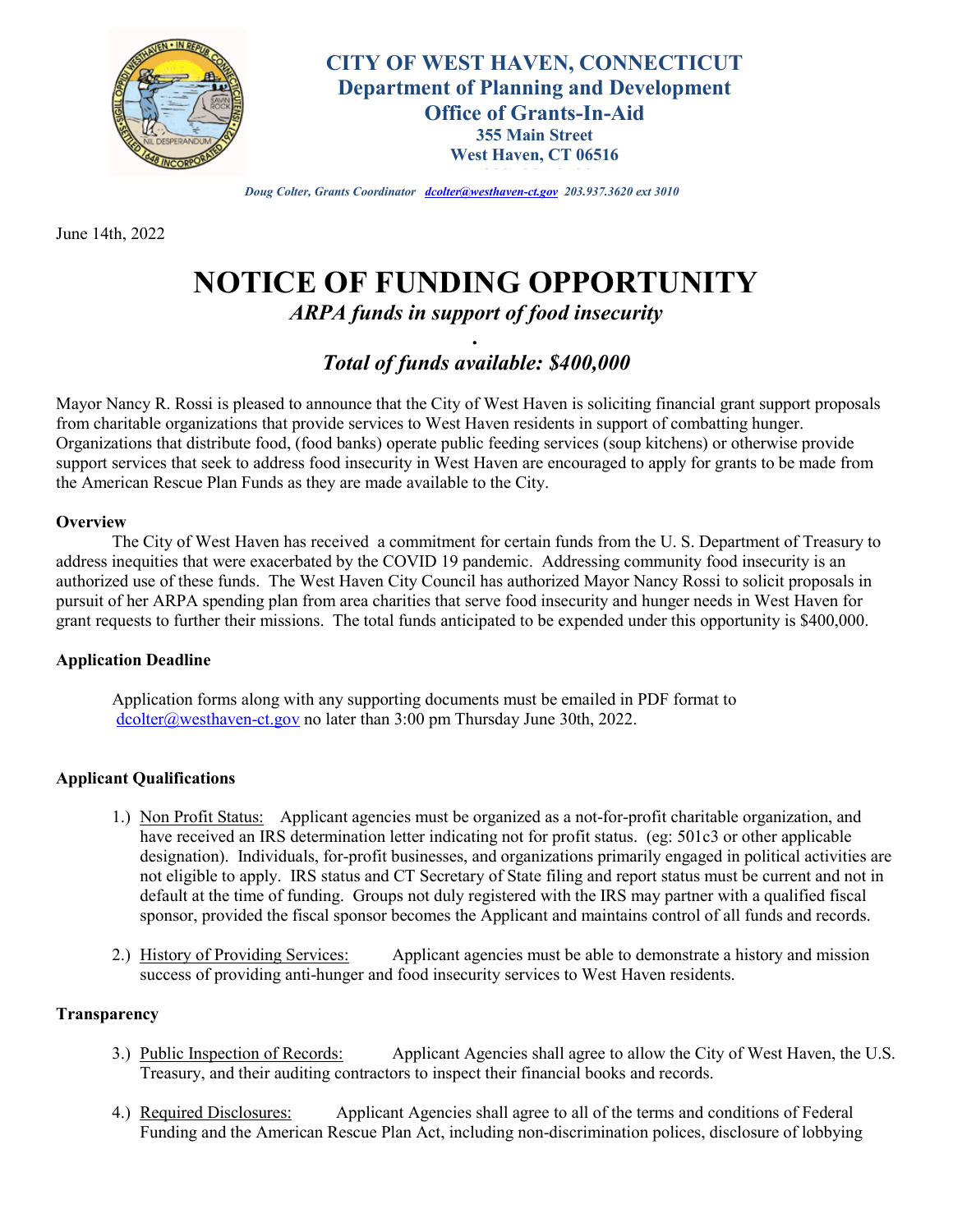

## **CITY OF WEST HAVEN, CONNECTICUT Department of Planning and Development Office of Grants-In-Aid 355 Main Street West Haven, CT 06516**

*Doug Colter, Grants Coordinator dcolter@westhaven-ct.gov 203.937.3620 ext 3010*

activities, bidding and contracting requirements, required financial reporting, and like activities that are deemed necessary in the sole opinion of the City of West Haven.

- a. In accordance with Federal civil rights law, the City of West Haven civil rights regulations and policies, the City of West Haven, its Agencies, offices, and employees, and institutions participating in or administering City funded programs are prohibited from discriminating based on race, color, national origin, religion, sex, gender identity (including gender expression), sexual orientation, disability, age, marital status, family/parental status, income derived from a public assistance program, political beliefs, or reprisal or retaliation for prior civil rights activity, in any program or activity conducted or funded by the City.
- b. Persons with disabilities who require alternative means of communication for program information (e.g., Braille, large print, audiotape, American Sign Language, etc.) should contact the City of West Haven Office of Grants In Aid, via a TTY relay service at 203.937.3620 ext 3010, or by email to dcolter@westhaven-ct.gov. Program information may be made available in languages other than English upon request.
- 5.) Ethics Disclosure: Applicant Agencies shall provide a City of West Haven ethics disclosure report for the Agency, each of its directors, and each of its paid senior management staff. Such disclosure shall identify any relationships with immediate family, business, or membership to an elected official of the City of West Haven or to any Senior Management staff member of the City of West Haven, including appointed members of the Citizen's ARPA Review Committee.
- 6.) Purchasing: Applicant Agencies shall comply with the City of West Haven purchasing ordinance for all activities funded by the City.
- 7.) Advertising and Acknowledgement: Agencies who are chosen for award agree to allow the City of West Haven to publicize the award and the activities it supports. Agencies agree to provide credit to the City of West Haven and the ARPA funding plan in all publicity of activities funded in whole or in part by this funding opportunity.

#### **Objectives**

- 8.) West Haven Beneficiaries: Programs and activities funded by this opportunity shall demonstrate how they will benefit the citizens of West Haven.
- 9.) Mission: To address hunger and food insecurity issues in the City of West Haven that were exacerbated by the COVID 19 Pandemic, and to build capacity for agencies to address food insecurity beyond the performance dates of this funding opportunity.
- 10.)Performance Period All funds must be encumbered by June 1st of 2023, and expended by June 1st of 2024.